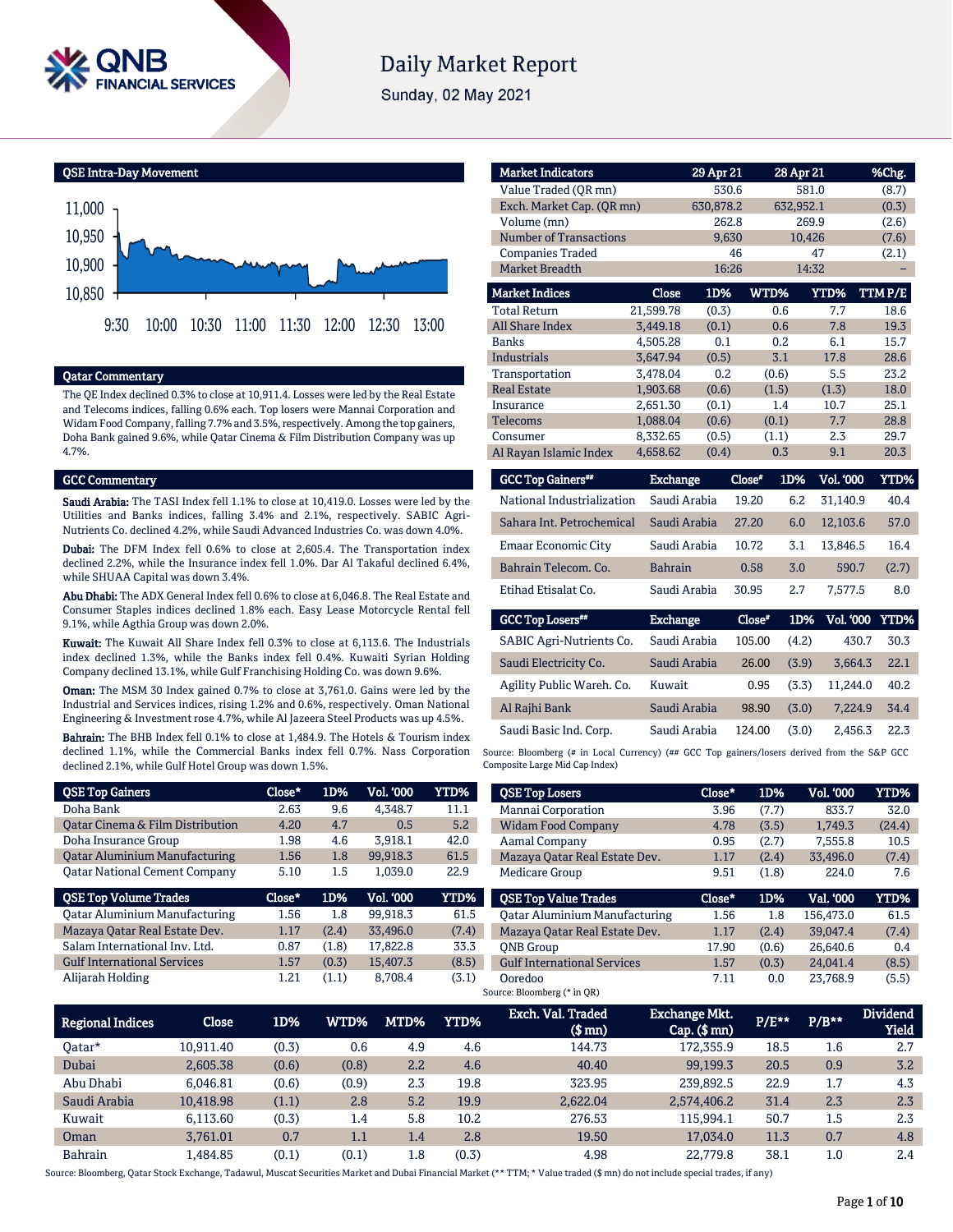## Qatar Market Commentary

- The QE Index declined 0.3% to close at 10,911.4. The Real Estate and Telecoms indices led the losses. The index fell on the back of selling pressure from Qatari, GCC and Arab shareholders despite buying support from Foreign shareholders.
- Mannai Corporation and Widam Food Company were the top losers, falling 7.7% and 3.5%, respectively. Among the top gainers, Doha Bank gained 9.6%, while Qatar Cinema & Film Distribution Company was up 4.7%.
- Volume of shares traded on Thursday fell by 2.6% to 262.8mn from 269.9mn on Wednesday. Further, as compared to the 30-day moving average of 300.3mn, volume for the day was 12.5% lower. Qatar Aluminium Manufacturing Company and Mazaya Real Estate Development were the most active stocks, contributing 38.0% and 12.7% to the total volume, respectively.

| <b>Overall Activity</b>        | Buy %* | Sell %* | Net (QR)       |
|--------------------------------|--------|---------|----------------|
| Oatari Individuals             | 49.47% | 49.10%  | 1,990,076.0    |
| <b>Oatari Institutions</b>     | 12.76% | 19.32%  | (34,810,954.0) |
| Oatari                         | 62.23% | 68.41%  | (32,820,878.0) |
| <b>GCC</b> Individuals         | 0.27%  | 0.83%   | (2,982,046.1)  |
| <b>GCC</b> Institutions        | 1.53%  | 1.48%   | 229,691.5      |
| GCC                            | 1.80%  | 2.32%   | (2,752,354.7)  |
| Arab Individuals               | 12.18% | 12.88%  | (3,709,349.3)  |
| <b>Arab Institutions</b>       | 0.09%  | 0.04%   | 240,951.3      |
| Arab                           | 12.27% | 12.92%  | (3,468,398.0)  |
| <b>Foreigners Individuals</b>  | 3.26%  | 3.77%   | (2,669,774.1)  |
| <b>Foreigners Institutions</b> | 20.44% | 12.58%  | 41,711,404.8   |
| <b>Foreigners</b>              | 23.71% | 16.35%  | 39,041,630.6   |

Source: Qatar Stock Exchange (\*as a % of traded value)

#### Ratings, Earnings Releases, Global Economic Data and Earnings Calendar

#### Ratings Updates

| Company                          | Agency. | Market | Type*       | <b>Old Rating</b> | <b>New Rating</b> | <b>Rating Change</b> | Outlook  | <b>Outlook Change</b>    |
|----------------------------------|---------|--------|-------------|-------------------|-------------------|----------------------|----------|--------------------------|
| Al Sagr National<br>Insurance Co | S&P     | Dubai  | LT-LIC//FSR | $BB+/BB+$         | <b>BB/BB</b>      |                      | Negative | $\overline{\phantom{0}}$ |

Source: News reports, Bloomberg (\* LT – Long Term, FSR- Financial Strength Rating, LIC - LT Local Issuer Credit)

#### Earnings Releases

| Company                       | Market       | Currencv  | Revenue (mn)<br>102021 | l % Change'<br>YoY | Operating Profit<br>$(mn)$ 102021 | l % Change '<br>YoY | Net Profit<br>$(mn)$ 102021 | <b>1% Change</b><br>YoY |
|-------------------------------|--------------|-----------|------------------------|--------------------|-----------------------------------|---------------------|-----------------------------|-------------------------|
| Saudi Basic Industries Corp.# | Saudi Arabia | <b>SR</b> | 37.5                   | 24.3%              |                                   | N/A                 | 4.9                         | N/A                     |

Source: Company data, DFM, ADX, MSM, TASI, BHB. (#Values in Billions)

### Global Economic Data

| <b>Date</b> | Market    | <b>Source</b>                                | <b>Indicator</b>         | Period | Actual   | <b>Consensus</b>         | <b>Previous</b> |
|-------------|-----------|----------------------------------------------|--------------------------|--------|----------|--------------------------|-----------------|
| 04/30       | <b>EU</b> | Eurostat                                     | <b>CPI MoM</b>           | Apr    | 0.60%    | 0.50%                    | 0.90%           |
| 04/30       | EU        | Eurostat                                     | <b>CPI Core YoY</b>      | Apr    | 0.80%    | 0.80%                    | 0.90%           |
| 04/30       | France    | <b>INSEE National Statistics Office</b>      | GDP OoO                  | 1QP    | 0.40%    | $0.00\%$                 | $-1.40%$        |
| 04/30       | France    | <b>INSEE National Statistics Office</b>      | <b>GDP YoY</b>           | 10 P   | 1.50%    | 1.00%                    | $-4.80%$        |
| 04/30       | France    | <b>INSEE National Statistics Office</b>      | PPI MoM                  | Mar    | 1.00%    | -                        | 0.90%           |
| 04/30       | France    | <b>INSEE National Statistics Office</b>      | PPI YoY                  | Mar    | 4.50%    | --                       | 1.90%           |
| 04/30       | France    | <b>INSEE National Statistics Office</b>      | <b>CPI MoM</b>           | Apr    | 0.20%    | 0.20%                    | 0.60%           |
| 04/30       | France    | <b>INSEE National Statistics Office</b>      | <b>CPI YoY</b>           | Apr    | 1.30%    | 1.30%                    | 1.10%           |
| 04/30       | Japan     | <b>Statistics Bureau of Japan</b>            | <b>Tokyo CPI YoY</b>     | Apr    | $-0.60%$ | $-0.20%$                 | $-0.20%$        |
| 04/30       | China     | China Federation of Logistics and Purchasing | Non-manufacturing PMI    | Apr    | 54.9     | 56.1                     | 56.3            |
| 04/30       | China     | China Federation of Logistics and Purchasing | <b>Manufacturing PMI</b> | Apr    | 51.1     | 51.8                     | 51.9            |
| 04/30       | China     | China Federation of Logistics and Purchasing | Composite PMI            | Apr    | 53.8     | $\overline{\phantom{0}}$ | 55.3            |
| 04/30       | China     | Markit                                       | Caixin China PMI Mfg     | Apr    | 51.9     | 50.9                     | 50.6            |

Source: Bloomberg (s.a. = seasonally adjusted; n.s.a. = non-seasonally adjusted; w.d.a. = working day adjusted)

#### Earnings Calendar

| <b>Tickers</b> | Company Name                                  | Date of reporting 102021 results | No. of days remaining | Status |
|----------------|-----------------------------------------------|----------------------------------|-----------------------|--------|
| OGRI           | Oatar General Insurance & Reinsurance Company | $\overline{\phantom{0}}$         |                       | Due    |

Source: QSE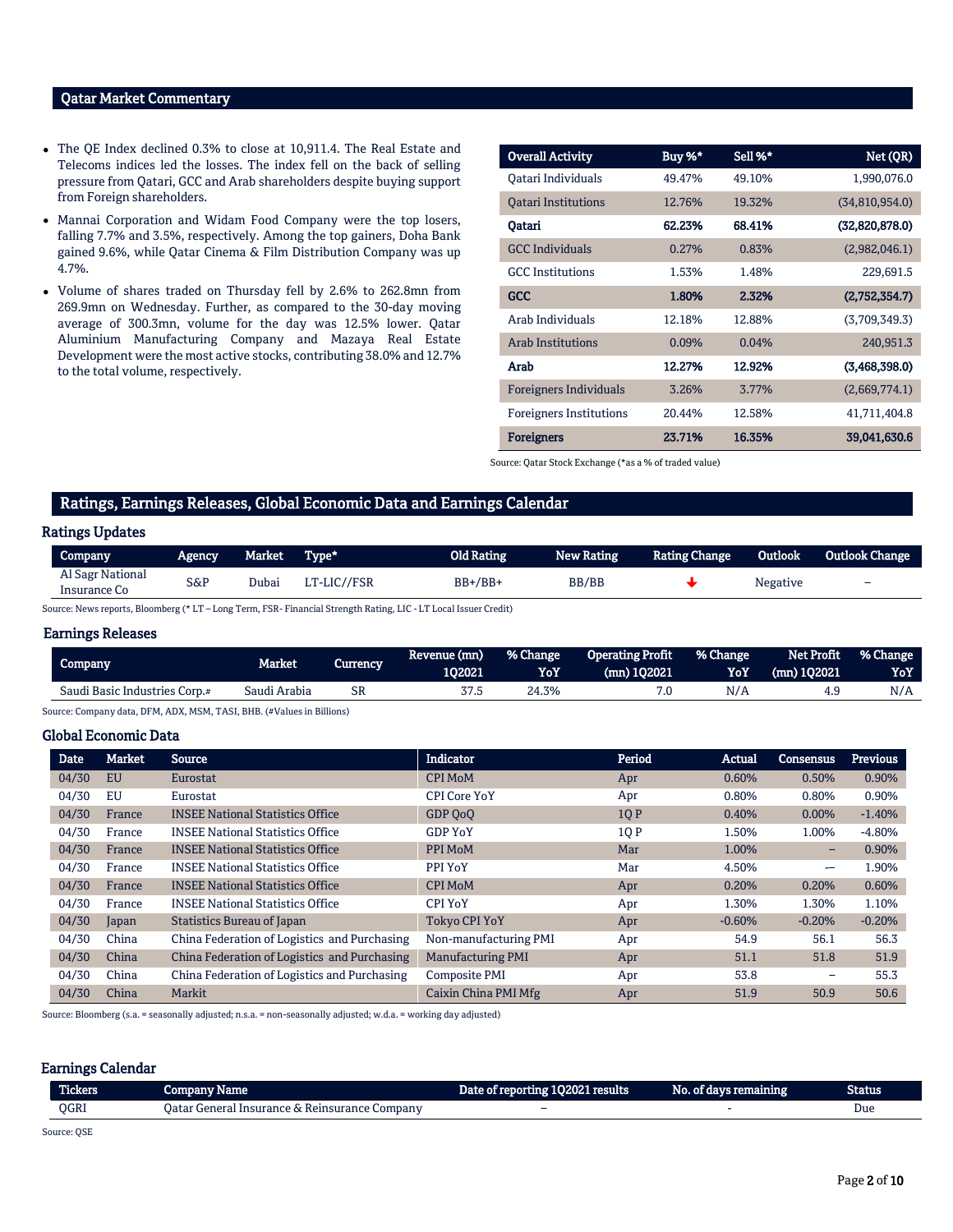# Qatar

- QSE listed companies reported QR10.92bn net profits in 1Q2021 – All of Qatar Stock Exchange (QSE) listed companies - with the exception of Qatar General Insurance & Reinsurance Company have disclosed their financial results for the period ended March 31, 2021. The results show a net profit of QR10.92bn compared to QR8.36bn for the same period last year, showing an increase of 30.74%. All of the financial statements of listed companies are available on the QSE website. The QSE management wishes to thank all the listed companies for their cooperation in promoting the principle of disclosure and transparency. (QSE)
- GISS reports net loss of QR5.5mn in 1Q2021 vs. net loss of QR367.3mn in 4Q2020 and our net loss estimate of QR55.2mn – Gulf International Services (GISS) reported net loss of QR5.5mn in 1Q2021 as compared to net profit of QR8.7mn in 1Q2020 and net loss of QR367.3mn in 4Q2020, versus our net loss estimate of QR55.2mn. The company's revenue came in at QR705.0mn in 1Q2021, which represents a decrease of 15.2% YoY (-3.7% QoQ). Loss per share amounted to QR0.003 in 1Q2021 as compared to earnings per share of QR0.005 in 1Q2020. GISS reported an EBITDA of QR112mn for the period ended March 31, 2021. Topline performance of the Group continued to be impacted by the external challenges affecting the Group since the pandemic. The drilling segment remained under pressure with ongoing suspension of rigs, coupled with lower rig day-rates, which were implemented during mid of 2020. Flying hours within the aviation segment witnessed a reduction compared to 1Q2020, mainly due to actual recovery in oil and gas services being slower than expected, affecting the overall flight demand from clients. As for the catering segment, restrictions and lockdowns imposed by the Government and clients led to impact revenues and financial performance. On the other hand, insurance segment continued its positive trajectory, while building on premiums on the back of segment's market expansion strategies and successful contract renewals coupled with favorable pricing terms. Finance cost for 1Q2021 decreased by 41%, to reach QR30mn, compared to QR51mn in 1Q2020, on the back of the drop-in interest rates. Similarly, general and administrative expenses declined by 16% on account of continued optimization drive. Moreover, the performance of GISS investment portfolio was positively impacted due to recovery in capital markets, and a recovery amounting to QR55mn was noted on account of unrealized gains on revaluation of investment securities, when comparing current period's investment portfolio performance with 1Q2020. GISS total assets increased by 5% during the year, to reach QR10.4bn as of March 31, 2021, compared to last year. On the liquidity front, the closing cash, including short-term investments, stood at QR753mn, up by 8% as compared to December 31, 2020. The total debt at Group level stood at QR4.4bn as at March 31, 2021. The current levels of debt continue to impact the GISS net earnings, as finance cost is one of the key cost ingredients and especially limits the drilling segment's profitability, considering major amount of company's debt relates to the drilling segment. Continued efforts are underway to achieve the targeted direction in relation the funding strategy, which could lead to an optimum funding levels

with an efficient and effective interest cover for the Group. The drilling segment reported revenue of QR198mn and a net loss of QR72mn for the three-month period ended March 31, 2021. The aviation segment reported total revenue of QR165mn and net profit of QR50mn in 1Q2021. Revenue within the insurance segment increased by 11% to QR256mn and net profit more than doubled to QR15mn. The catering segment reported revenue of QR86mn but net loss was QR0.5mn in January-March 2021. (QNB FS Research, GISS Press Release, QSE, Gulf-Times.com)

- ZHCD's net profit declines to QR42.6mn in 1Q2021 Zad Holding Company's (ZHCD) net profit declined 5.5% YoY (-32.9% QoQ) to QR42.6mn in 1Q2021.The company's operating revenue came in at QR246.6mn in 1Q2021, which represents a decrease of 24.2% YoY. However, on QoQ basis operating revenue rose 8.0%. EPS amounted to QR0.18 in 1Q2021 as compared to QR0.19 in 1Q2020. (QSE)
- QOIS's reports net profit of QR5.8mn in 1Q2021 Qatar Oman Investment Company (QOIS) reported net profit of QR5.8mn in 1Q2021 as compared to net profit of QR1.8mn in 1Q2020 (representing a rise of 217.8% YoY) and net loss of QR0.7mn in 4Q2020.The company's net investment and interest income came in at QR7.0mn in 1Q2021, which represents an increase of 124.8% YoY (+427.8% QoQ). EPS amounted to QR0.018 in 1Q2021 as compared to QR0.006 in 1Q2020. (QSE)
- NLCS reports net loss of QR6.1mn in 1Q2021 Alijarah Holding (NLCS) reported net loss of QR6.1mn in 1Q2021 as compared to net loss of QR5.5mn in 1Q2020 and net profit of QR5.4mn in 4Q2020. The company's total revenues and income came in at QR8.8mn in 1Q2021, which represents a decrease of 55.4% YoY (-57.2% QoQ). The loss per share amounted to QR0.012 compared to QR0.010 in 1Q2020. (QSE)
- QGRI postpones the date of the board of directors' meeting till further notice - Oatar General Insurance and Reinsurance Company (QGRI) has postponed the date of the board of directors' meeting to discuss the 1Q2021, which was scheduled to take place on April 29, 2021. The date of the meeting will be announced at a later time. (QSE)
- QIMD to hold its investors relation conference call on May 03 Qatar Industrial Manufacturing Company (QIMD) announced that the conference call with the investors to discuss the financial results for 1Q2021 will be held on May 03, 2021 at 09:30 am, Doha Time. (QSE)
- KCBK announces the names of shareholders with unclaimed dividends for 5+ years - In compliance with Qatar Central Bank's regulations concerning dividends that have remained uncollected for more than 5 years, and in order to protect the interests of its shareholders who have not received their dividend payments, Al Khalij Commercial Bank (KCBK, al khaliji) is pleased to announce that the list of shareholders who have failed to collect their dividend payments for the years 2011, 2012, 2013, 2014, 2015 and 2016 is now available on the Bank's website www.alkhaliji.com under the "Investor Relations-Dividend" section. We recommend that all shareholders check their names on these online lists, and, if their name is listed, visit any of al khaliji branches to collect their dividends. For more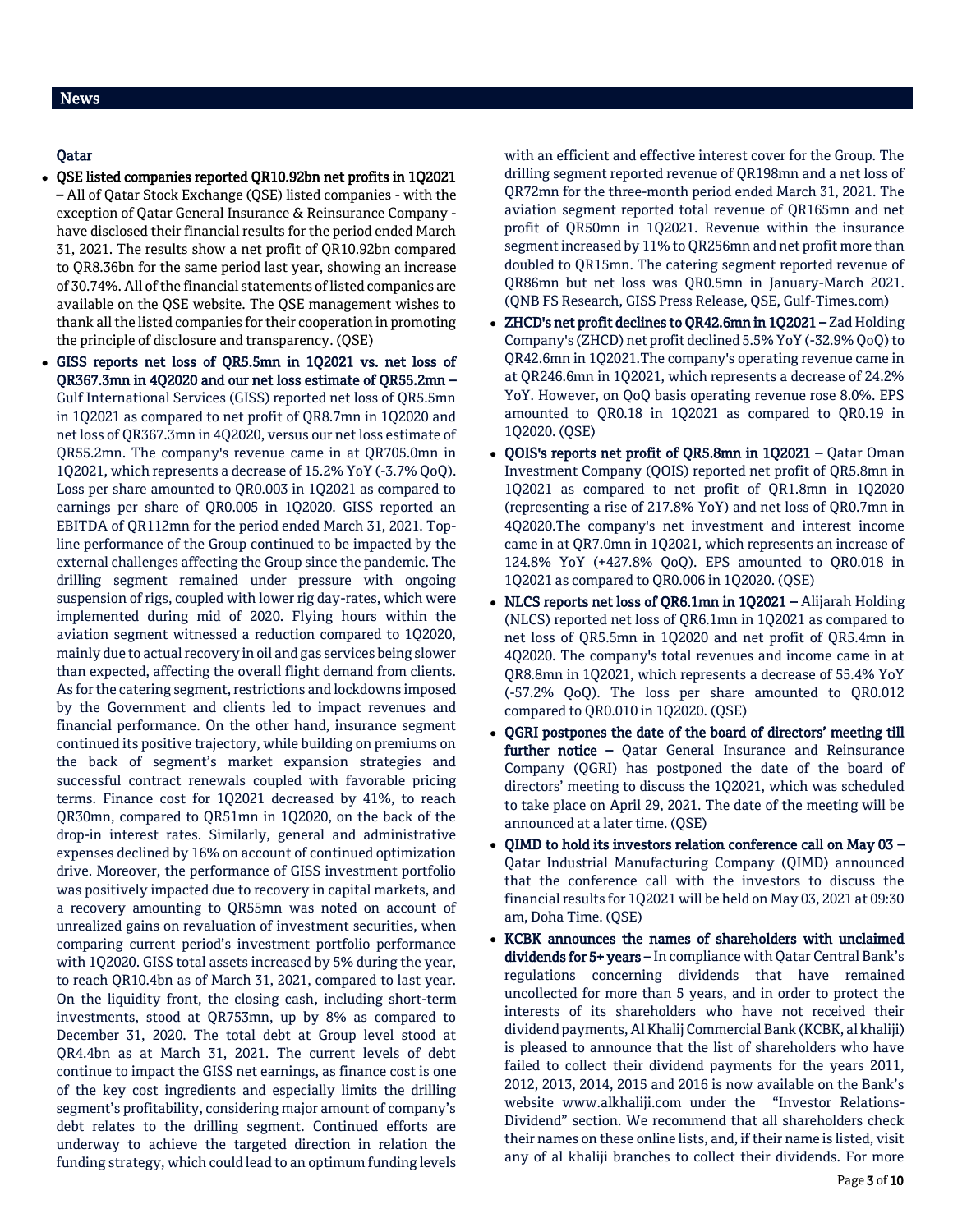information and clarification regarding dividend payments or any other dividend-related issues, al khaliji's shareholders can also call our shareholder-dedicated Contact number +974- 44940077 available 24/7. For easy, safe and fast dividend payments, al khaliji urges its shareholders to update their records with the Qatar Central Securities Depository through their bank. (QSE)

- Fitch affirms Nakilat's bonds at 'A'/'A-' with Stable outlook Fitch Ratings (Fitch) has affirmed Nakilat's \$850mn series A senior secured bonds due 2033 at 'A' and \$300mn series A subordinated second-priority secured bonds due 2033 at 'A-'. The outlooks are Stable. The series A senior secured bonds are rated one notch above Nakilat's senior debt Standalone Credit Profile (SCP) of 'A-', as per Fitch's Government-Related Entities (GRE) Rating Criteria. The series A subordinated secured bonds are notched down from the senior debt to reflect their subordination. The affirmation considers likely support from Qatar, which indirectly owns Nakilat, that the replacement of Nakilat would be possible albeit with some disruption, and that its default would pose a limited threat to the government's financing. (Bloomberg)
- New covered short selling rules set to make QSE more attractive – Qatar's securities market is now in the process of issuing new covered short selling rules as part of its reforms to make the market more attractive for the investors, especially foreign. It is also in the process of modifying the procedures relating to the securities lending and borrowing (SLB) as well as omnibus accounts, the latter of which indicates the advent of derivatives in the capital market. "The new short selling rules, updates to the lending and borrowing rules and pooled trading account procedures, aim to enable investors to use different investment strategies in line with the best practices in the financial markets," QSE Chief Executive Rashid bin Ali Al-Mansoori said in a tweet. The move appears to be the offshoot of a "strategic session" between the Qatar Stock Exchange (QSE) and the Qatar Financial Market Authority (QFMA) early this February, where discussions centered on various topics such as the launch of derivatives market as well as product diversification and enhancement of SLB, covered short selling and listing rules. The QSE, which has given its response to the feedback sought by the QFMA, is awaiting the regulator's final approval. (Gulf-Times.com)
- Qatar Petroleum announces fuel prices for May Qatar Petroleum announced the prices of diesel and petrol in Qatar for the month of May, as the prices witnessed a decrease in diesel and stability for petrol of both types. Qatar Petroleum has set the price of a liter of diesel at QR1.65 in May, compared to QR1.70 per liter in April, while the price of Petrol Super 95 is set at QR1.85 per liter for May, similar to April. The price of Petrol Premium 91 has also been stable, as Qatar Petroleum has set its price at QR1.80 per liter for this month. (Gulf-Times.com)
- KPMG: Qatari banks see growth in asset base; costs remain region's lowest – Banks in Qatar have seen a growth in their asset base, driven by the need to continue to support the country's future ambitions, KPMG said in its latest report on 'GCC listed banks results 2020'. Qatar banks' costs continue to remain the lowest in the region, which reflects the relentless focus on efficiencies to help counter the impact of increased

provisioning, it said. Despite the financial uncertainty arising from Covid-19, Qatar's listed banks recorded the lowest profit decline amongst its regional peers, KPMG said. "Increased loan provisioning as a result of liquidity and credit challenges being faced by borrowers reflected the more cautious approach taken by banks. This impact was partially offset by higher interest spreads and lower costs," KPMG said. Financial Services for KPMG in the Middle East and South Asia, Head and partner at KPMG in Qatar, Omar Mahmood said, "QNB Group continues to maintain the top spot for the largest bank in the GCC in terms of assets and profits; banks in Qatar had the highest sector average for return on equity (13%); and banks in Qatar were the clear leaders amongst their regional peers in terms of their cost-toincome ratios (24%) demonstrating the tight cost control measures across the sector." Overall, Mahmood noted how banks in the GCC are cautiously optimistic about the future. "Banks have come through the past year as being more resilient, backed by strong government support, which positions them well for future growth, while also being very aware of the challenges that the current global economic conditions continue to pose for the regional banking sector". He said, "2020 was a pivotal year for banks in the GCC, as their digital transformation plans were accelerated, hybrid working was introduced and customer centricity remained at the forefront". Mahmood also commented on the numbers explaining how "the region posted a drop in profitability (31%) for the first time in a number of years and this was primarily as a result of a 59% increase in credit provisions. Market sentiment also followed the fundamentals with a 10% drop in listed bank share prices too". Mahmood further commented that "although we saw a drop in a number of key financial metrics for listed banks in the GCC in 2020, banks also posted robust asset growth of 8.2%; they witnessed an increase in capital adequacy ratios to a sector average of 18.7%; and showed stability in costs with the cost-to-income ratio averaging 41% for the region in 2020." (Gulf-Times.com)

- Qatari Emir meets with Saudi Minister, seeks to boost bilateral ties – Qatar's Emir HE Sheikh Tamim Bin Hamad met with Saudi Arabia's Minister of State Prince Turki Bin Mohammed Bin Fahd, who is also a member of the Cabinet, in his office at the Sea Palace here. At the outset of the meeting, Prince Turki Bin Mohammed conveyed to the Qatari emir greetings of Custodian of the Two Holy Mosques King Salman and Crown Prince Muhammed Bin Salman and their wishes for the emir and the people of Qatar continued progress and prosperity. For his part, Sheikh Tamim Bin Hamad extended his greetings and appreciation to the Custodian of the Two Holy Mosques and the Crown Prince and his wishes for their good health and the people of the Kingdom continued progress and prosperity. During the meeting, issues of common interest were reviewed, the Saudi Press Agency reported. They also discussed ways of enhancing and developing bilateral relations in various fields. (Zawya)
- Qatar says private health centers can resume offering services Qatar will allow private health facilities to resume providing non-urgent services on Thursday after a nearly month-long suspension imposed after a rise in coronavirus cases in the Gulf Arab state, the state news agency said. It cited a cabinet statement allowing health centers to resume services at a maximum of 50% capacity. (Reuters)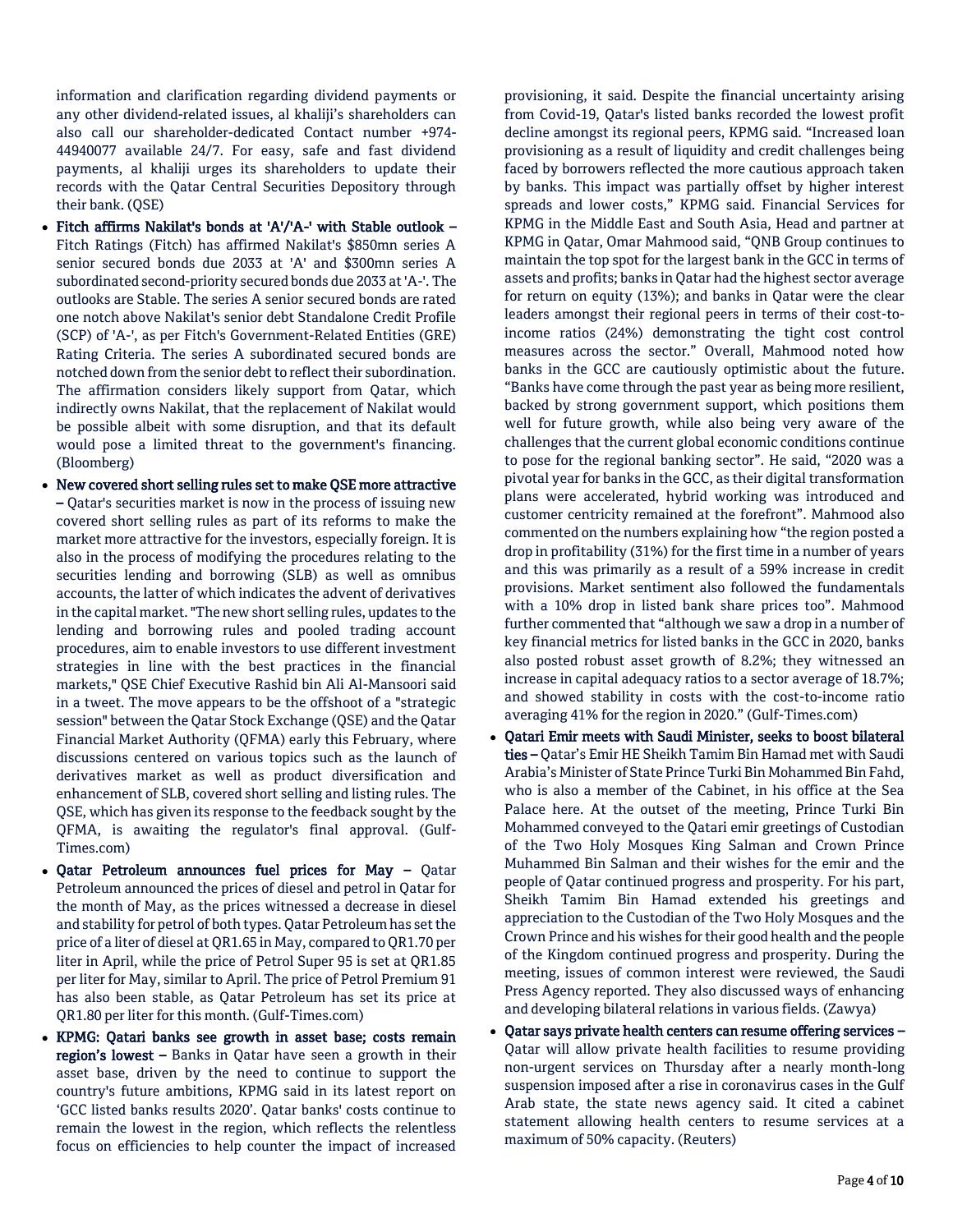- Major projects expenditure totals QR15bn in first quarter Expenditure on major projects during the first quarter of this year totaled about QR15bn, or 20.8% of the 2021 budget, the Ministry of Finance said. In addition, newly awarded projects during the first quarter of 2021 amounted to about QR4.6bn, a report issued by the Ministry said. Total public debt remained constant, maintaining the same level and split as of 2020 year-end at QR381.9bn. There was neither new public debt during the quarter, it said. Total revenue for 1Q2021 amounted to QR45.2bn driven by the recovery in oil prices. On the other hand, expenditure totaling QR45bn has been recorded. As a result, the budget balance recorded a minor surplus of QR0.2bn. Qatar's economy, supported by the National Vaccination Program and the increase in oil demand and prices, is expected to recover from the effects of the Covid-19 pandemic in 2021 with real GDP growth of 2.2%, Ministry of Finance said. The economy contracted in 2020 as the recorded real GDP was -3.7%. The contraction was primarily driven by the Covid-19 pandemic outbreak and weak oil demand during 2020, the Ministry of Finance said. The Ministry said the report was published to provide detailed fiscal data covering performance during the first quarter of 2021 including revenues, expenditures, debt dynamics and other key fiscal and economic developments. The ministry said it will be publishing similar budget reports periodically within 30 days of the end of each quarter. (Gulf-Times.com)
- First quarter's data show Qatar firmly on recovery path Early vaccine rollout and rise in demand and prices of petroleum products are expected to favor Qatar's economy and help it maintain growth trajectory this year. Qatar's economy, supported by the National Vaccination Program and the increase in oil demand and prices, is expected to recover from the effects of the COVID-19 pandemic in 2021 with real GDP growth of 2.2%, Ministry of Finance said in a recent report. According to Ministry of Finance, Qatar's economy contracted in 2020 as the recorded real GDP was -3.7%. The contraction was primarily driven by the COVID-19 pandemic outbreak and weak oil demand during 2020. Ministry of Finance data showed that expenditure on major projects in the country during the first quarter of this year totaled about QR15bn, or 20.8% of the 2021 budget. In addition, newly awarded projects during the first quarter of 2021 amounted to about QR4.6bn, a report issued by the Ministry said. The total public debt remained constant, maintaining the same level and split as of 2020 year-end at QR381.9bn. There was neither new public debt during the quarter, it said. The total revenue for Q1, 2021 amounted to QR45.2bn driven by the recovery in oil prices. On the other hand, expenditure totaling QR45bn has been recorded. As a result, the budget balance recorded a minor surplus of QR0.2bn. On presentation, the 2021 state budget had estimated revenue of QR160.1bn and expenditure of QR194.7bn, leaving a deficit of QR34.6bn. The 2021 revenue was estimated to be down 24.1% compared with 2020 budget, which was based on a \$55 price. The allocation for major projects was set at QR72.1bn, which includes those for new projects along with ongoing development works in various sectors and those related to hosting the 2022 World Cup. (Gulf-Times.com)
- FocusEconomics: Qatar's GDP expected to grow 2.8% in 2021 Qatar's economy is set to expand this year on stronger domestic and foreign demand, FocusEconomics has said in its latest

report. According to FocusEconomics Consensus Forecast-Middle East & North Africa for May report, investment in the energy sector and easing tensions with Gulf neighbors will also boost Qatar's growth this year. Qatar's energy sector began the year on a robust footing, with oil and gas extraction growing YoY in January, the report said. In March, Qatar Petroleum signed a ten-year supply deal with a Chinese firm. This came after the country inked supply deals with Bangladesh and Pakistan, amid plans to expand LNG output by over 40% in the next several years. "The economy shrank 3.9% in annual terms in the fourth quarter of 2020 amid contractions in both the energy and nonenergy sectors. Turning to this year, restrictions were tightened progressively between February and April in response to rising COVID-19 cases, with tougher capacity limits in force for many public venues, and some such as gyms and cinemas closed completely," the report said. This has likely weighed on the services sector, although private sector PMI readings through March suggested resilient activity nonetheless, it said. FocusEconomics panelists see a 2.8% rise in GDP in 2021, which is unchanged from last month's forecast, before the growth of 3.5% in 2022. Consumer prices fell 1.4% in annual terms in February, following January's 1.3% decline. Prices are seen rising later this year on higher food and energy costs, recovering activity and a supportive base effect, the report said adding that the possible implementation of VAT is an upside risk. (Qatar Tribune)

- Ezdan: Qatar real estate sales worth QR421.8mn in fourth week of April – Qatar's witnessed a total of QR421.8mn worth real estate sales during the fourth week of April 2021, according to Ezdan weekly report. The country saw QR258.2mn revenue accrue from land sales, or 61.2% of the total sales, and the sale of buildings of all types generated QR163.6mn, or 38.8% of the total sales, in the review period. During the period, market activity showed that the registered property sales were distributed among seven municipalities: Umm Slal, Al Khor, Al Dakhira, Doha, Al Rayyan, Al Shamal, Al Daayen, and Al Wakra, and included the sales of vacant lands, residences, multi-use buildings, multi-use land lots and residential buildings, Ezdan said, quoting data from the real estate bulletin released by the Real Estate Registration Department. Doha ranked first in terms of value through the sale of a vacant land lot in Fereej Al Sudan at a value of QR103mn. The land lot spans over 30,903 square meters and was sold at a price of QR310 per square foot. Doha also has seen the sale of a vacant multipurpose land lot in Lusail area, at a value of QR51.6mn, extending over an area of 7,375 square meters, and the square foot price stood at QR650. (Gulf-Times.com)
- $\bullet$  Five bus depots to open in third quarter The bus depots at Lusail, Al Wakra, Al Soudan, Education City, and Industrial Area will be completed in the third quarter of 2021. The Ministry of Transport and Communications (MoTC) tweeted that 68% of the works of these stations have been completed with arrangements to bring a major facelift to Qatar's public transportation sector. The works at Msheireb and Al Gharrafa have reached 31% and the two terminals will open during the 1Q2022. The bus depots are being set up as part of the Public Bus Infrastructure Program that MoTC is carrying out in collaboration with Public Works Authority (Ashghal). The facilities are being designed in accordance with Global Sustainability Assessment System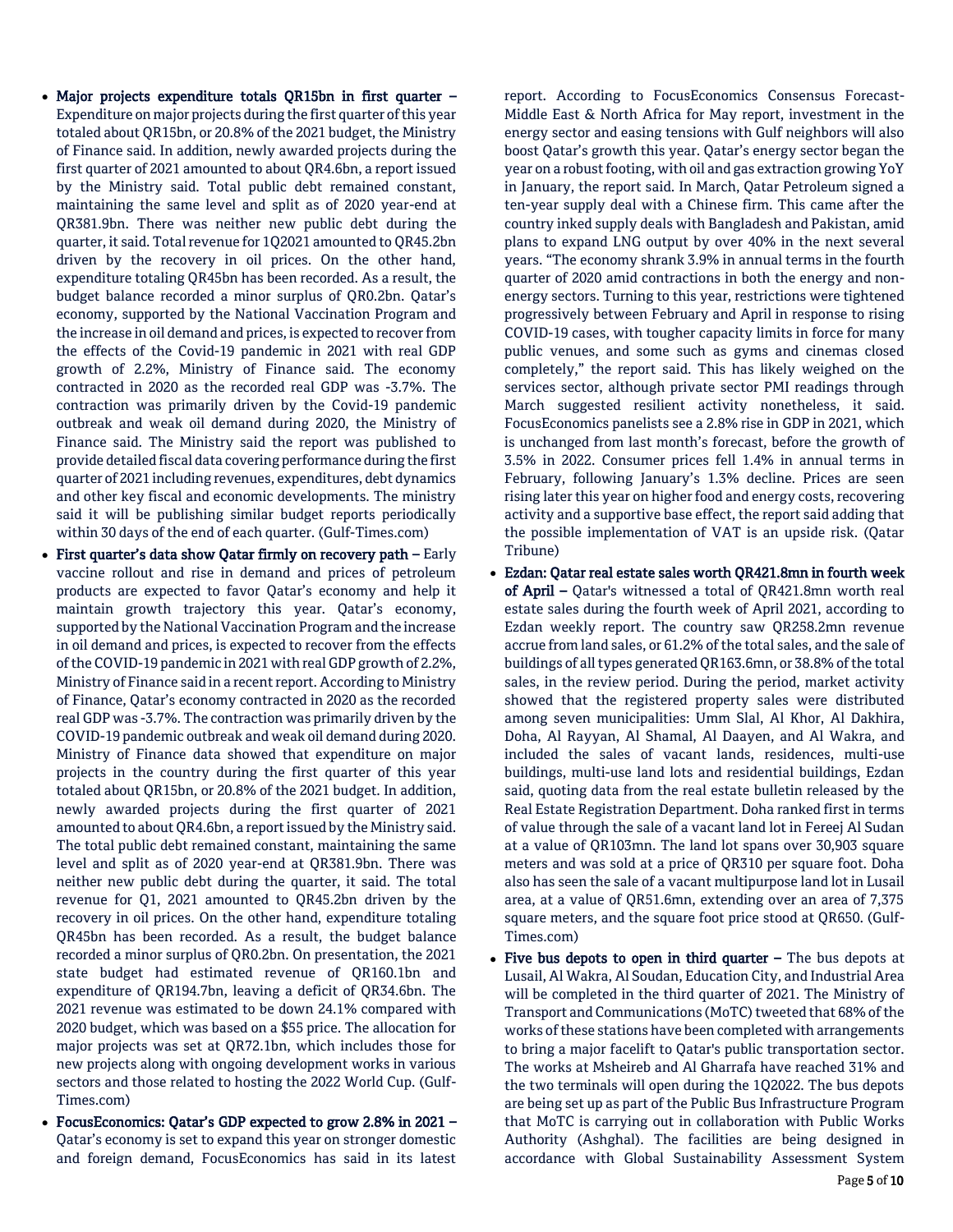(GSAS), the first performance-based system in the Middle East and North Africa (Mena) region, developed for rating green buildings and infrastructures. The bus depots and stations have important design and operational considerations with three-star environmental quality for energy saving and environmental conservation. (Gulf-Times.com)

 Qatar to have four ferry terminals with parking spaces – Under Qatar's public transit program, ferry terminals and parking spaces to be built in Lusail, Doha Port, Hamad International Airport and The Pearl. The project has been submitted to start construction works, according to details recently shared by the Ministry of Transport and Communications through a detailed infographic posted on its Twitter account. The Public Bus Infrastructure Program in Qatar has four main projects to support switching to clean energy including 'Park and Ride', 'Bus Terminals', 'Ferry Terminals' and 'Bus Depots'. The main objectives of the program are to achieve integration between public transit systems; support transit operations during FIFA World Cup Qatar 2022; enhance Qatar's position as a leading country in using eco-friendly electric vehicles; increase public transit ridership in the next few years. Also to offer high quality service and facilities with world best technologies and specifications that reflect Qatar's advanced public transit sector and to reduce carbon emissions of fossil fuel vehicles and improve overall air and climate quality in Qatar are other objectives of the program. (Peninsula Qatar)

#### International

- Stimulus checks boost US consumer spending; inflation warming up – US consumer spending rebounded in March amid a surge in income as households received additional COVID-19 pandemic relief money from the government, building a strong foundation for a further acceleration in consumption in the second quarter. Other data on Friday showed labor costs jumped by the most in 14 years in the first quarter, driven by a pick-up in wage growth as companies competed for workers to boost production. The White House's massive \$1.9tn fiscal stimulus and rapidly improving public health are unleashing pent-up demand. Consumer spending, which accounts for more than two-thirds of US economic activity, increased 4.2% last month after falling 1.0% in February, the Commerce Department said. The increase was broadly in line with economists' expectations. The data was included in Thursday's gross domestic product report for the first quarter, which showed growth shooting up at a 6.4% annualized rate in the first three months of the year after rising at a 4.3% pace in the fourth quarter. Consumer spending powered ahead at a 10.7% rate last quarter. Most Americans in the middle- and low-income brackets received one-time \$1,400 stimulus checks last month which were part of the pandemic rescue package approved in March. That boosted personal income 21.1% after a drop of 7.0% in February. A chunk of the cash was stashed away, with the saving rate soaring to 27.6% from 13.9% in February. Households have amassed at least \$2.2 trillion in excess savings, which could provide a powerful tailwind for consumer spending this year and beyond. The government's generosity and expansion of the COVID-19 vaccination program to include all American adults is lifting consumer spirits, with a measure of household sentiment rising to a 13-month high in April. (Reuters)
- US labor costs accelerate in the first quarter US labor costs increased more than expected in the first quarter as wage growth picked up, further evidence that inflation will push higher this year as the economy reopens. The Employment Cost Index, the broadest measure of labor costs, jumped 0.9% last quarter after gaining 0.7% in the October-December quarter. That lifted the year-on-year rate of increase to 2.6% from 2.5% in the fourth quarter. The ECI is widely viewed by policymakers and economists as one of the better measures of labor market slack and a predictor of core inflation as it adjusts for composition and job quality changes. Economists polled by Reuters had forecast the ECI rising 0.7% in the first quarter. Wages and salaries shot up 1.0% after advancing 0.8% in the fourth quarter. They were up 2.7% YoY. Economists expect wages will increase further in the second quarter as companies compete for scarce workers. Despite employment being 8.4mn jobs below its peak in February 2020, businesses are struggling to find suitable workers as they rush to meet robust domestic demand. Federal Reserve Chair Jerome Powell on Wednesday acknowledged the worker shortage saying "one big factor would be schools aren't open yet, so there's still people who are at home taking care of their children, and would like to be back in the workforce, but can't be yet." Higher wages, if the worker scarcity persists, could contribute to boosting inflation this year, though many economists and Powell believe the anticipated surge in price pressures as the broader economy reopens will be transitory. (Reuters)
- Spain ups 2021 deficit target, looks to avoid austerity in coming years – Spain will continue with expansive measures to support the economy and post higher budget deficits than dictated by EU fiscal rules through 2024, the budget minister said on Friday as she raised this year's deficit target to 8.4% of GDP. Maria Jesus Montero said she would seek to extend the current suspension of the fiscal straightjacket rules that set a 3% budget gap limit on EU member countries into 2022, but expected the fiscal ceilings to return by 2023. Spain upped this year's budget deficit estimate from an initial 7.7%, but at 8.4% it would still be an improvement on 2020's 11-year high of 11%, after the economy shrank in the first quarter due to COVID-19 restrictions. The gap should further narrow in 2022 to 5%, then 4% in 2023 and finally to 3.2% in 2024, she said, meaning that Spain does not plan to meet the 3% threshold earlier than 2025. Unwinding the heightened public spending will take time and special measures to fight the pandemic's economic impact will remain in place as long as necessary, Montero added. (Reuters)
- China's migrant workforce shrinks by 1.8% in 2020 amid pandemic – The number of Chinese migrant workers fell by 1.8% in 2020 from the previous year to 285.6 million, according to a survey by the National Bureau of Statistics published on Friday, amid the pandemic that hit the economy. That compared with a 0.8% rise in 2019. A stream of rural workers migrating to cities in search of better jobs and lives has underpinned China's economic growth and urbanization in the past four decades. But the pool of cheap labor is steadily drying up as the population ages, pushing up wages amid an economic transformation. The number of migrants working outside their home provinces fell 2.7% to 169.59mn, while those working in their home provinces fell 0.4% to 116.01mn, the survey showed. Of the migrants, 51.5% worked in services sector last year, up 0.5 percentage points from 2019,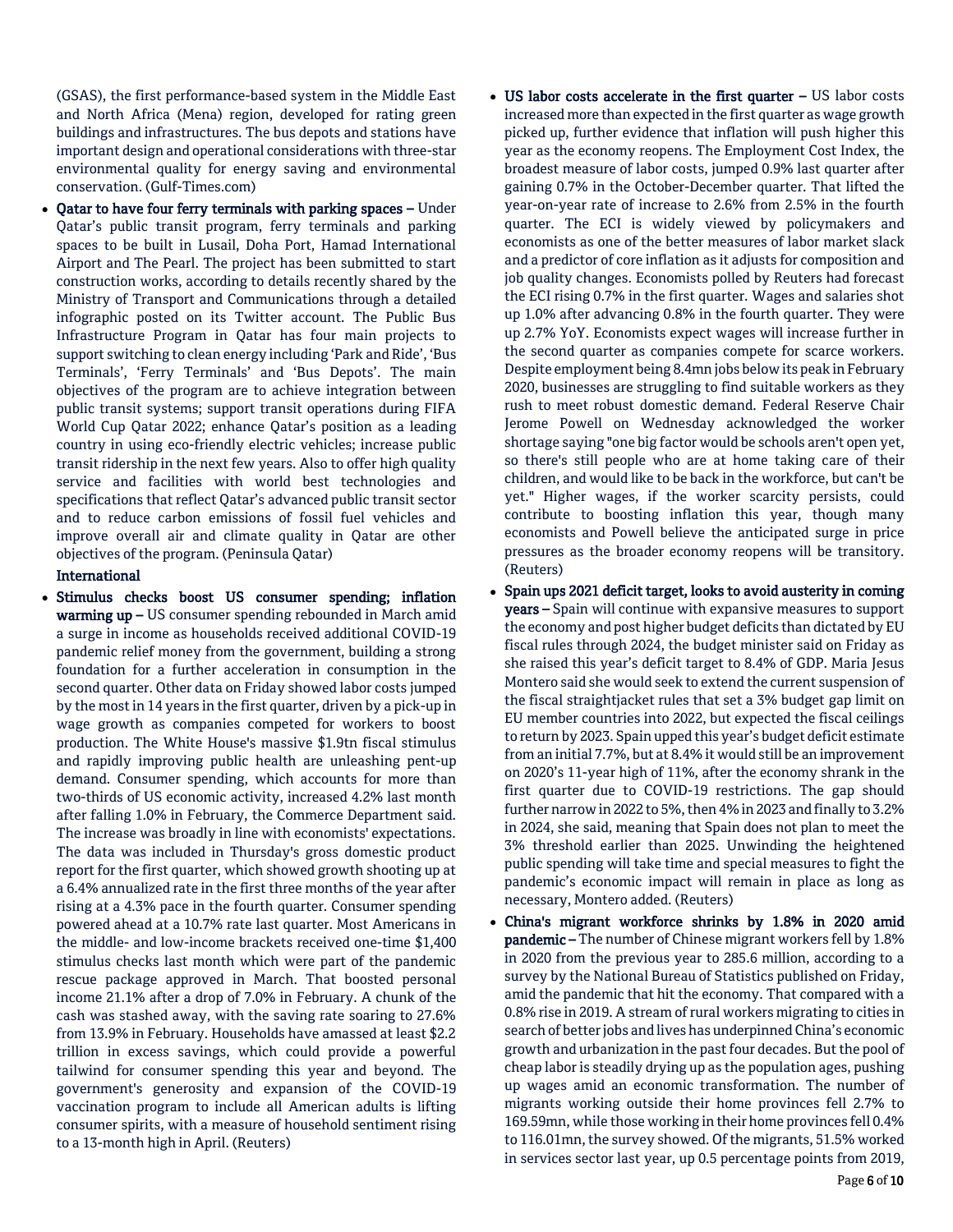27.3% were in the manufacturing sector, and 18.3% were in the construction sector, the survey showed. The average monthly wage of migrant workers grew 2.8% in 2020 from the previous year to 4,072 yuan (\$630). That was led by a 3.5% rise for those working in the manufacturing sector. The survey showed the average age of migrant workers stood at 41.4 years, 0.6 years older than the previous year. Workers aged above 50 years old accounted for 26.4% of the total, 1.8 percentage points higher than 2019, the proportion of migrants aged under 40 fell to 49.4% in 2020 from 50.6% in 2019. China's economy, which slumped in early last year due to the COVID-19 outbreak, grew 2.3% in 2020, the weakest in 44 years. Growth is expected to rebound to over 8% this year. (Reuters)

### Regional

- RIBL's net profit falls 8.3% YoY to SR1,354mn in 1Q2021 Riyad Bank (RIBL) recorded net profit of SR1,354mn in 1Q2021, registering decrease of 8.3% YoY. Total operating profit fell 2.1% YoY to SR2,824mn in 1Q2021. Total income from Special Commissions/Financing & Investments fell 11.8% YoY to SR2,300mn in 1Q2021. Total assets stood at SR308.0bn at the end of March 31, 2021 as compared to SR279.7bn at the end of March 31, 2020. Loans and advances stood at SR196.4bn (+7.5% YoY), while client deposits stood at SR198.6bn (+3.0% YoY) at the end of March 31, 2021. EPS came in at SR0.45 in 1Q2021 as compared to SR0.49 in 1Q2020. (Tadawul)
- SABB's net profit falls 0.1% YoY to SR970mn in 1Q2021 Saudi British Bank (SABB) recorded net profit of SR970mn in 1Q2021, registering decrease of 0.1% YoY. Total operating profit fell 15.2% YoY to SR2,008mn in 1Q2021. Total income from Special Commissions/Financing & Investments fell 27.6% YoY to SR1,620mn in 1Q2021. Total assets stood at SR271.6bn at the end of March 31, 2021 as compared to SR265.7bn at the end of March 31, 2020. Loans and advances stood at SR156.7bn (+1.0% YoY), while clients' deposits stood at SR183.7bn (-2.4% YoY) at the end of March 31, 2021. EPS remained flat YoY at SR0.47 in 1Q2021. (Tadawul)
- NBQ posts 5.0% YoY rise in net profit to AED76.5mn in 1Q2021 National Bank of Umm Al-Qaiwain (NBQ) recorded net profit of AED76.5mn in 1Q2021, an increase of 5.0% YoY. Total interest income and income from Islamic financing products fell 30.8% YoY to AED84.0mn in 1Q2021. Operating Income fell 24.2% YoY to AED92.5mn in 1Q2021. Total assets stood at AED13.7bn at the end of March 31, 2021 as compared to AED13.5bn at the end of December 31, 2020. Loans and advances and Islamic financing receivables stood at AED7.4bn (-3.1% YTD), while customers' deposits and Islamic customers' deposits stood at AED8.2bn (- 0.6% YTD) at the end of March 31, 2021. Basic and diluted earnings per share remained flat YoY at AED0.04 in 1Q2021. (ADX)
- Burgan Bank's 1Q2021 net income came in at KD5.1mn versus KD17.2mn YoY – Burgan Bank reported net income for the first quarter of KD5.1mn compared to KD17.2mn in 1Q2020. Operating revenue came in at KD47.8mn, a fall of 21% YoY, operating profit came in at KD27.2mn, a fall of 26% YoY. (Bloomberg)
- Reuters survey: Iran again boosts OPEC oil output in April OPEC oil output has risen in April as higher supply from Iran countered involuntary cuts and agreed reductions by other

members under a pact with allies, a Reuters survey found, adding to signs of a 2021 recovery in Tehran's exports. The 13-member OPEC pumped 25.17mn bpd in April, the survey found, up 100,000 bpd from March. Output has risen every month since June 2020 with the exception of February. Iran's exports are rising as talks take place to revive a 2015 nuclear deal which could eventually allow more oil to the market. US President, Joe Biden's administration took office in January pledging to rejoin the accord. (Reuters)

- Major Chinese investors in talks to take Aramco stake Major Chinese investors are in talks to buy a stake in Saudi Aramco, several sources told Reuters on Wednesday, as Saudi Arabia's state oil firm prepares to sell another slice of its business to international investors. Saudi Arabia was in discussions to sell 1% of Aramco to a leading global energy company and could sell further shares including to international investors within the next year or two, Crown Prince, Mohammed bin Salman said in televised remarks on Tuesday. A stake of 1% would equate to around \$19bn based on Aramco's current market capitalization. Sovereign wealth fund China Investment Corporation (CIC) was among those that could invest, two sources told Reuters. Aramco was talking to CIC, as well as Chinese national oil companies, said one of the sources close to CIC. Aramco had been in touch with Chinese investors for a few years and CIC is the most likely investor, said the second source with a state-backed private equity fund. (Reuters)
- Saudi Aramco and SABIC to realign sales of petrochem and fuel products – Saudi Aramco will transfer the marketing and sale responsibility for a number of Aramco petrochemicals and polymers products to SABIC, according to statement. Plan, which will be carried out in 2021, will focus SABIC on petrochemicals products and ATC on fuel products. Offtake and resale responsibility for a number of SABIC products will be transferred to Aramco Trading Company. Aramco and SABIC will continue to review options for further global marketing and sales transfers across product-producing companies within the Aramco group portfolio. (Bloomberg)
- Saudi mortgage issuance jumps 56% in March led by house financing – Saudi Arabian banks issued 31,826 mortgages in March 2021 worth a record SR16.95bn, an increase of 56% from the same period in 2020, according to the country's central bank. Lending for houses surged 57% year over year to SR13.68bn, mortgages for apartments increased 23% to SR2.57bn, while financing for land gained 14% to SR697mn, data from the Saudi Arabian Monetary Authority (SAMA) showed. Saudi Arabia has a goal of reaching 70% home ownership by 2030. In 2017, the Ministry of Housing and the Real Estate Development Fund launched Sakani to help facilitate that aim through a program of house building, plot allocation and financing support. Sakani said yesterday it had reached its goal of 60% home ownership in 2020, SPA reported. More than 834,000 Saudi citizens have benefited from the program, and it has built 62,000 housing units directly and provided a further 141,000 through partnerships, it said. (Zawya)
- Saudi Arabia's consumer spending rises by 2.1% in 1Q2021 Consumer spending in Saudi Arabia increased by SR5.3bn, or 2.08%, during the first quarter (Q1) of 2021, compared with the same period of last year. Recent data by the Saudi Central Bank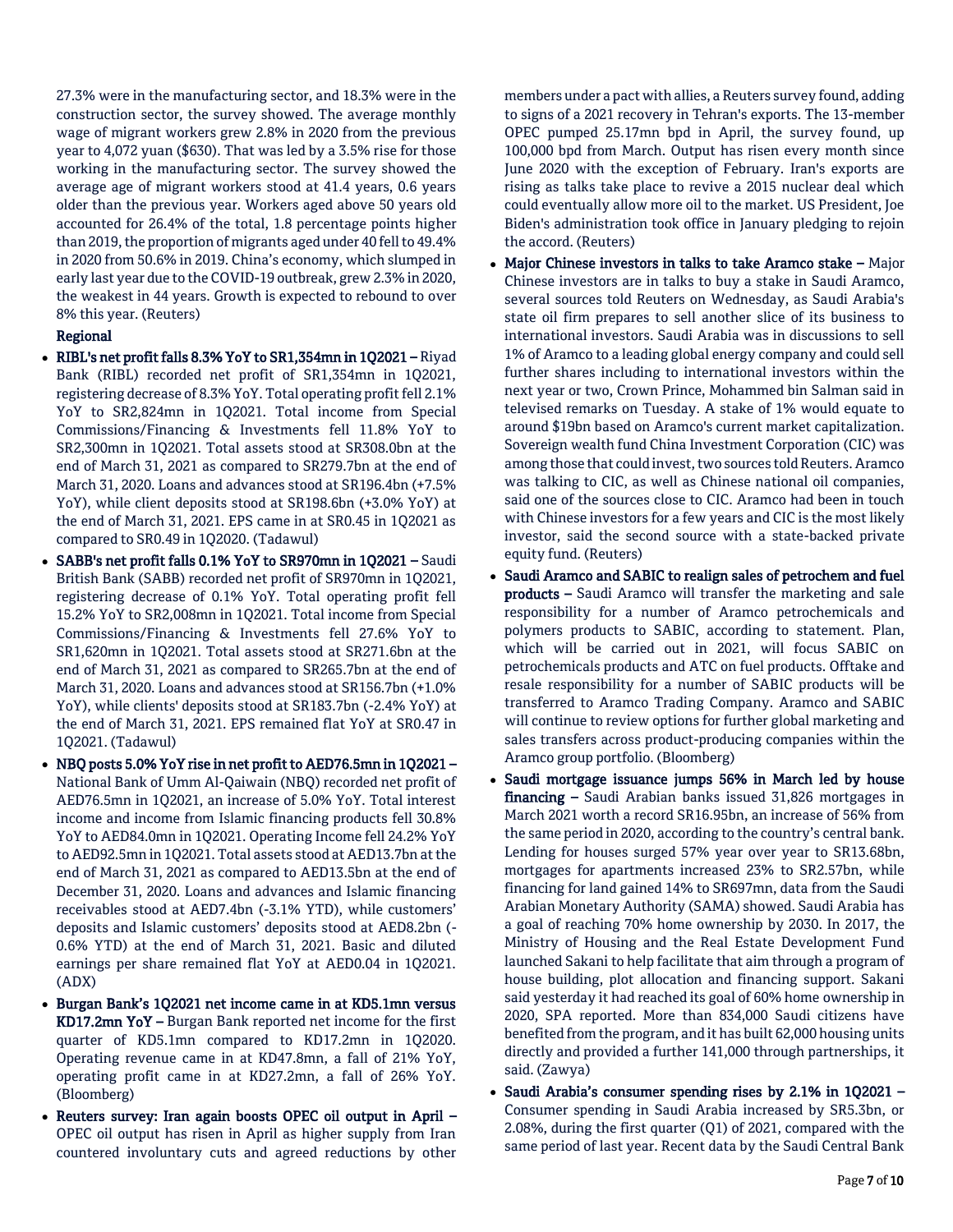(SAMA) showed that consumer spending reached a total of SR260.8bn in 1Q2021, compared with SR255.5bn in 1Q2020. Point of sale (POS) sales also increased by SR29.9bn, or 37.7%, during the same period, to reach SR109.17bn. On a quarterly basis, Saudi consumer spending declined by 1.6%. The food and beverage sector registered a 35% annual growth in consumer spending to SR17.38bn, while spending in restaurants and cafes surged by 58.5%. Spending on healthcare increased by 28.2% to SR8.49bn. The Kingdom's capital, the city of Riyadh witnessed a 33.1% growth in its total consumer spending to SR34.42bn. (Zawya)

- UAE consumer prices slightly declined in 1Q2021 UAE consumer prices slightly declined during 1Q2021, pushing the Consumer Price Index (CPI) down to 108.4 pts from 108.9 pts during the corresponding period last year, figures released by the Statistics Centre-Abu Dhabi (SCAD) have shown. Expenditure increased on eight out of 12 groups of services covered by the CPI during the reference period, according to SCAD's figures. The Food and Beverages Group recorded the largest monthly increase in expenditure followed by textiles & clothing; housing; fuels; gas, electricity; water; health; communication; education; restaurants & hotels; and finally other services & goods. Spending declined on other services, including furnishings & household equipment; maintenance; transport; recreation & culture; and tobacco. (Zawya)
- Port operator DP World launches wholesale e-commerce platform – DP World, best known for operating ports around the world, has launched a wholesale e-commerce website that it hopes will become the global platform for businesses to buy and sell goods. The platform, Dubuy, aims to connect buyers and sellers around the world with goods offered for delivery via the supply chain of DP World and its logistics partners. Dubuy is already live in Rwanda and will soon be expanded to some east African countries including Ethiopia, Kenya and Uganda, before being rolled out across the continent. It will also be launched in markets outside Africa. "We are multimodal. We are not only a port terminal operator. We are a global trade enabler. That's our vision," Chief Operating Officer of DT World, Mahmood Al Bastaki said a wholly-owned DP World subsidiary. "We want to be in anything that has to do with the movement of cargo." Dubuy expects to cover half of Africa in the next two and a half years and the entire continent within four years. The platform is already linked to sellers in Dubai, the Emirate that owns DP World and where it is headquartered. (Reuters)
- Mubadala said to pick banks for IPO of satellite firm Yahsat Abu Dhabi's Mubadala Investment Co. has picked Bank of America Corp. and Morgan Stanley to advise on a potential initial public offering (IPO) of satellite operator Yahsat, sources said. Al Yah Satellite Communications Company, owned by the \$232bn state-controlled wealth fund, is likely to be listed in Abu Dhabi, sources said. No final decisions have been made on the size or timing of the offering, they said, asking not to be named as the details are not public. (Bloomberg)
- RDIF, KIDF, Mubadala plan investments in Kazakhstan Russian Direct Investment Fund (RDIF), Kazakhstan Investment Development Fund and Mubadala Investment Company signed memorandum of understanding, RDIF said. Memorandum is expected to play a crucial role in the

development of the non-resource potential of Kazakhstan. (Bloomberg)

- Abu Dhabi Ports sees more debt sales for growth after first bond – Abu Dhabi Ports Co. plans to sell more debt to support investment after a debut bond of \$1bn on Wednesday. The government-owned port operator in the capital of the UAE will look at a mix of loans, bonds and Sukuk as well as potential cash injections from its owner to fund growth, Chief Financial Officer, Martin Aarup said. The company is planning \$4.2bn in investment over the next five years and could spend more on acquisitions, he added. Demand for the bond, which was about 4.5 times oversubscribed, "reflects international confidence in the strength of our business and our strategy," Abu Dhabi Ports Chairman, Falah Mohamed Al Ahbabi said in a statement. The debut sale will also help the country push to diversify its economy and funding sources, he said. (Bloomberg)
- Oman's first quarter deficit rises to OMR751.4mn Oman's deficit expanded to OMR751.4mn in the first quarter from OMR26.3mn in the same period last year, as lower oil prices and the pandemic continued to impact the economy. Public revenue was OMR1.82bn at the end of March, down 30.5% compared with a year ago, according to the finance ministry. Spending in the same period dropped 2.73% to OMR2.57bn, it said. The Sultanate's economy is estimated to have shrunk 10% in 2020, according to projections from the International Monetary Fund, among the steepest in the Gulf. Oman's government is looking to shore up its finances after lockdowns and falling oil prices battered the economy last year. (Bloomberg)
- Moody's changes Bahrain's outlook to Negative, affirms B2 ratings – Moody's Investors Service has changed the outlook on the Government of Bahrain to Negative from Stable and has affirmed its B2 long-term issuer and senior unsecured ratings. The change of outlook to negative reflects increased downside risks to Bahrain's ratings stemming from a larger than earlier expected weakening in fiscal metrics and ongoing uncertainty around the timing and the size of the augmentation of the financial support package for Bahrain from the fellow GCC sovereigns. The very large fiscal deterioration during 2020 will make a path toward stabilizing the government's debt burden at a sustainable level significantly more challenging than Moody's had previously expected. The oil price and economic shock triggered by the coronavirus pandemic and persistently high offbudget spending, which Moody's expects to continue in the next several years, account for the increased downside risks. Moreover, the government's ability to continue meeting its very large funding needs, including through large issuances in the international capital markets, relies on the credibility of financial support being extended and significantly upsized. Delays in augmenting such support, in addition to the absence of new significant debt-stabilizing fiscal consolidation measures, would likely weaken investor confidence and markedly increase already elevated government liquidity risks. The affirmation of the B2 ratings takes into account Moody's expectation that financial support from Saudi Arabia (A1 negative), Kuwait (A1 stable) and the UAE (Aa2 stable) will continue, which partly mitigates Bahrain's very weak debt and debt affordability metrics and high government liquidity and external vulnerability risks. Bahrain's B2 long-term issuer rating is also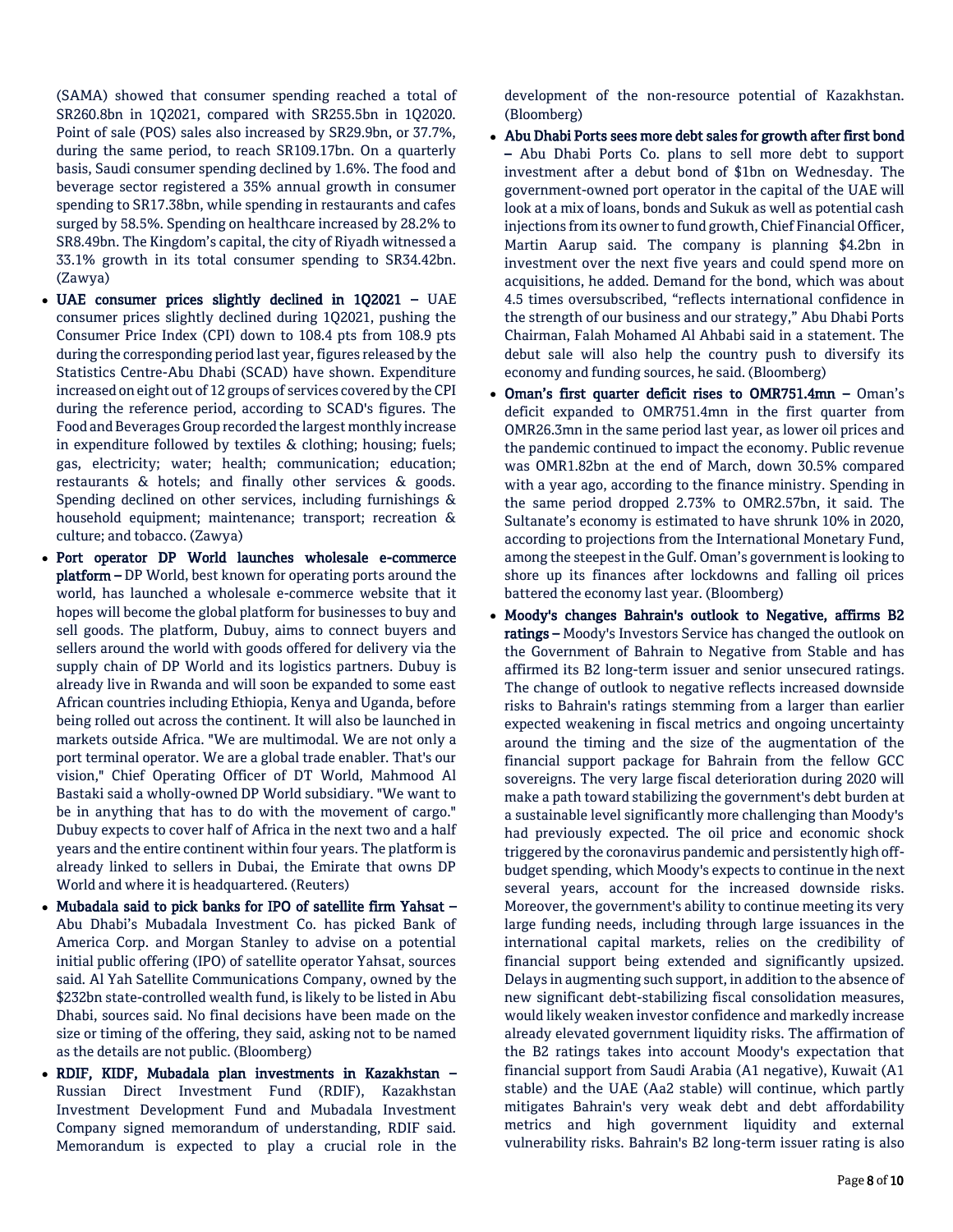supported by its relatively high income per capita and a more diversified economy than most regional peers, which provides a degree of shock absorption and economic resilience. (Bloomberg)

- Bahrain March consumer prices fall 2% YoY and 0.1% MoM -Information & eGovernment Authority in Manama published Bahrain's March consumer price indices which showed that consumer prices fell 2% YoY and 0.1% MoM. Food and nonalcoholic beverages price index fell 2.2% YoY. (Bloomberg)